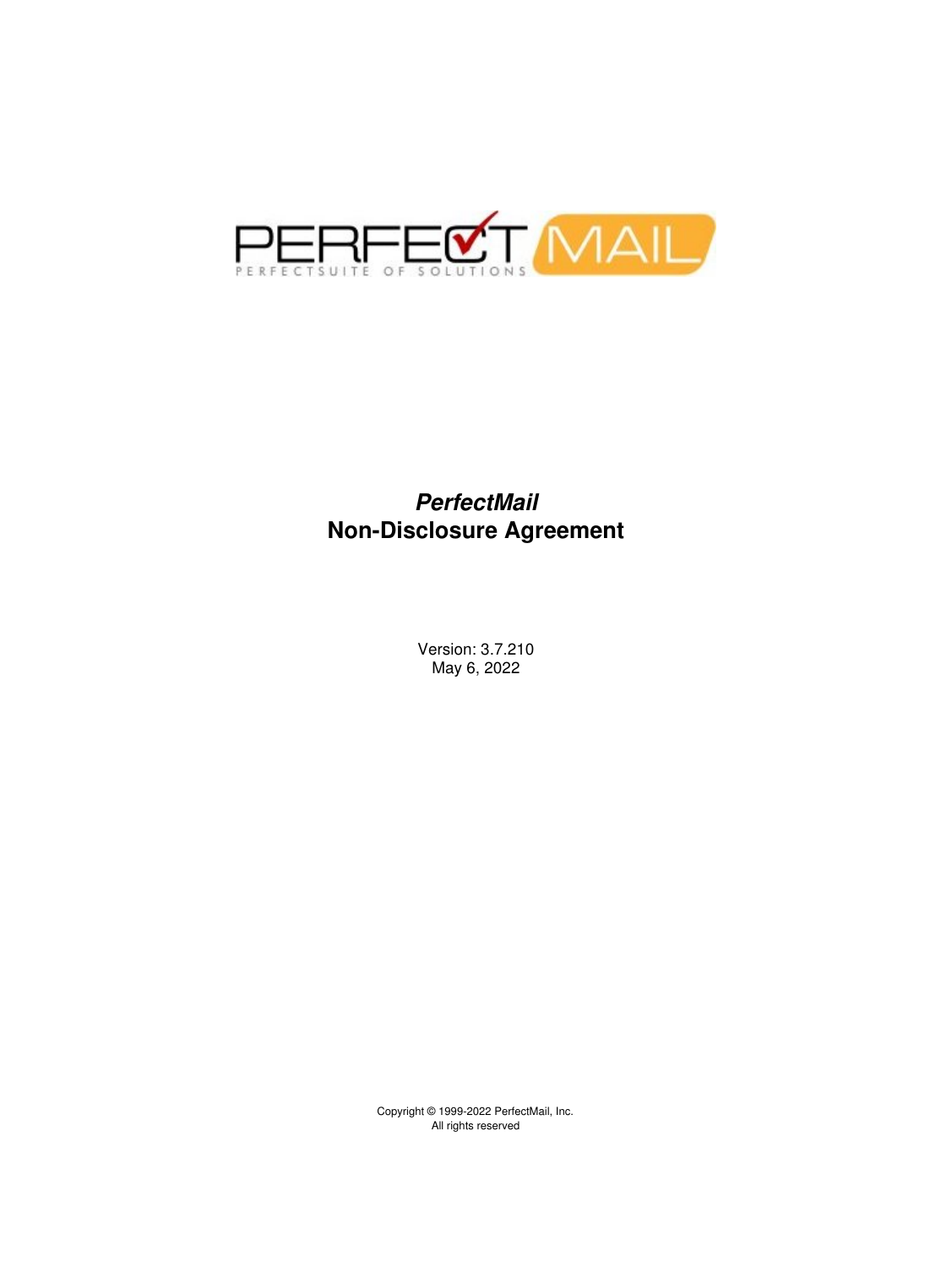## **Contents**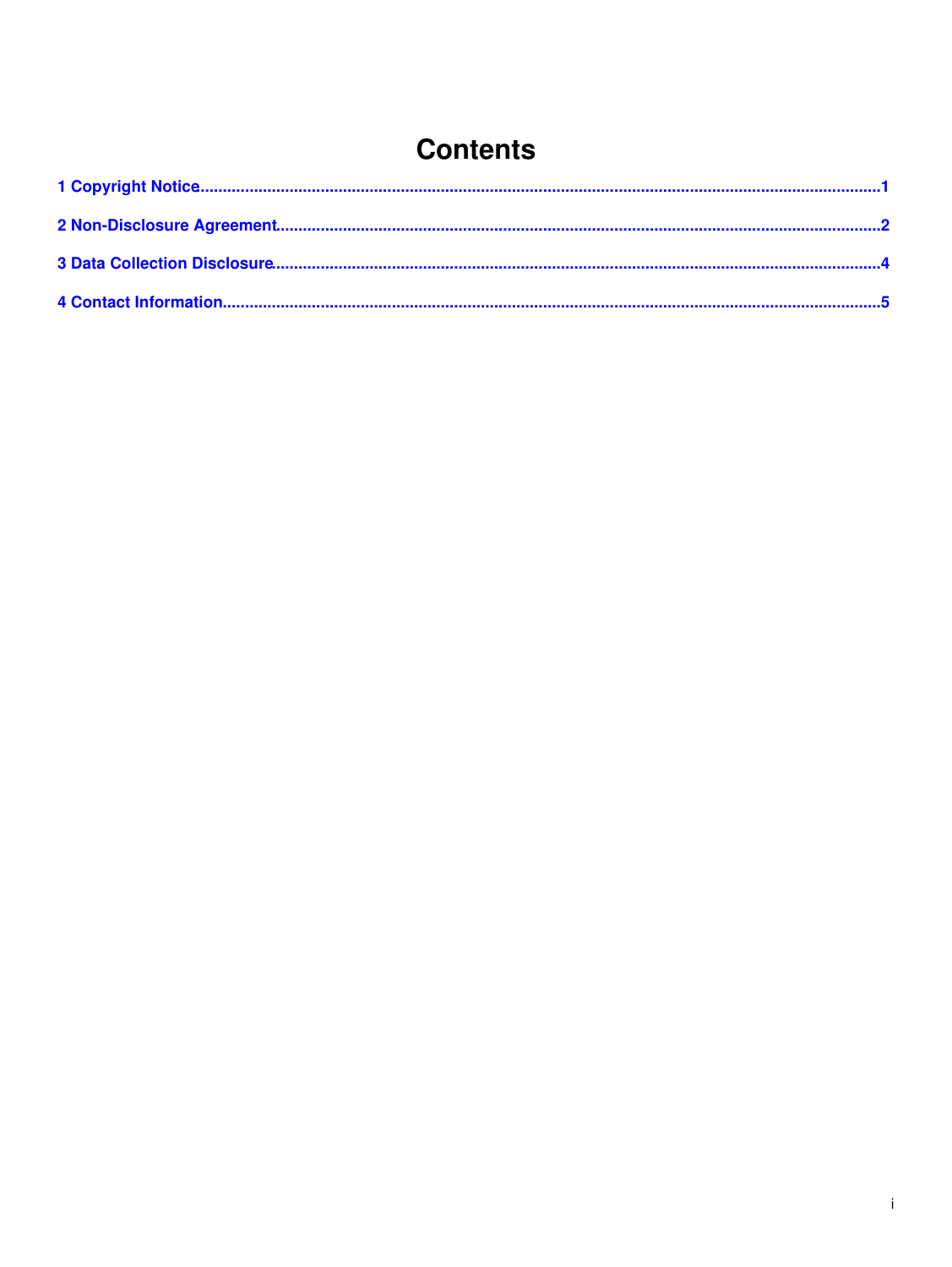

# <span id="page-2-0"></span>**1 Copyright Notice**

This document is copyright © 1999-2012 by PerfectMail™. All rights reserved.

This document may be freely redistributed as long as it remains intact. You may quote from this document with appropriate attribution, which must include: the author's full name, PerfectMail™ and, if quoted electronically a hyperlink to PerfectMail™'s web site (http://www.PerfectMail.com). PerfectMail™, PerfectArchive™, and PerfectReplay™ are trademarks of PerfectMail™.

This document may contain proprietary notices, trademarks or copyrighted materials belonging to third parties. Any reference to third party information in no way infers endorsement or association between our company and that party. All such references are for information purposes only. Any terms or conditions of third party intellectual property must be followed.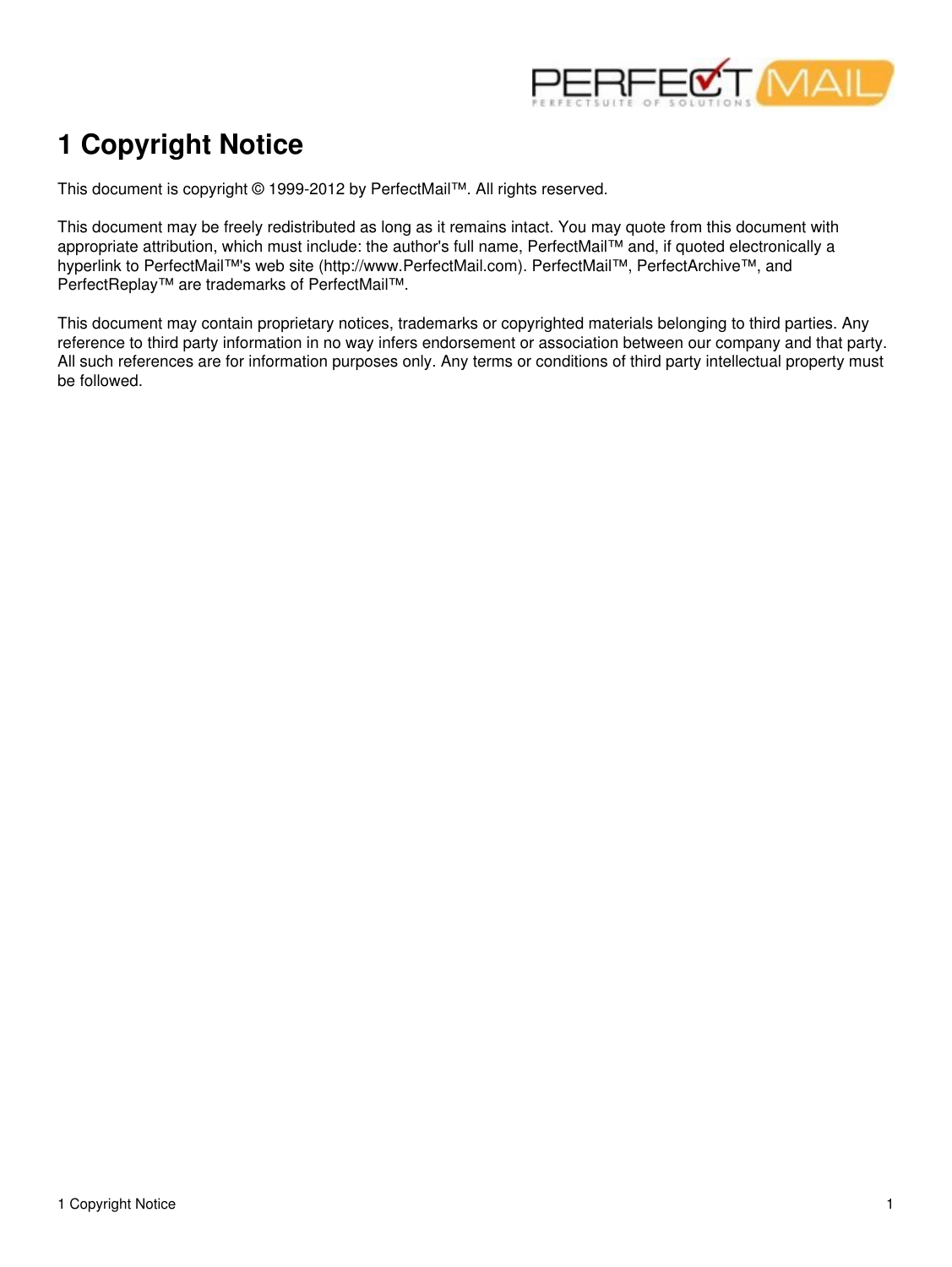

### <span id="page-3-0"></span>**2 Non-Disclosure Agreement**

### **Definitions**

For this agreement;

### Company

PerfectMail™, the developer of Product. A legal entity officially known as 789852 Ontario Inc. incorporated in the Province of Ontario, Canada.

### Customer

Any licensee of PerfectMail™ products including, but not limited to, PerfectMail™. This term will also be used for organizations who wish to or are currently evaluating Product regardless of their ultimate decision to acquire a License or purchase Product.

### Product

Any product or service provided to Customer by PerfectMail™.

License

Any grant of license by PerfectMail™ to Customer to use any Product.

Access

Direct, computer/electronic access to any physical appliance, virtual appliance, customer server or managed service running Product. This includes, but is not limited to secure command line, web, graphics user interface, e-mail or other direct or indirect access.

### **Agreement**

The purpose of this document is to provide Customer with a clear understanding of Company policies to protect and secure private Customer data.

Company may, from time to time, request that Customer provide PerfectMail™ with access to Product. Normally, we require access as part of its support and update obligations outlined in PerfectMail™'s current Support agreements. Other circumstances may also arise whereby PerfectMail™ may desire access to Product.

Company acknowledges that the information retained on Product or otherwise received or generated, directly or indirectly, while working with Customer is highly confidential in nature and must be treated with the utmost discretion. As such, the following conditions are reasonable.

Therefore, Company hereby agrees as follows:

- 1. Company will ensure that all officers, employees, contractors or associates who have direct or indirect access to Customer Product, data or information will be covered under individual Non-Disclosure Agreements.
- 2. Company will access Customer Product only while providing support and/or updating Product. Company will seek from Customer prior consent for any access outside of support and update.
- 3. Customer shall have the option to provide Company with blanket consent or consent on an incident by incident basis. Customer shall retain the option of changing consent at any time. Company must be provided notice by e-mail or in writing before changes to consent take effect. Company must acknowledge receipt of any changes to consent before such changes take effect.
- 4. Company, its officers, employees, contractors or associates will hold any information viewed while working on Customer Product in the strictest confidence. This includes, but is not limited to Product configuration information, the contents of any log or archive information viewed while working on Product or any other information that could be reasonably deemed to not be in the Public Domain.
- For back up and recovery purposes or to improve Customer experience with Product, Company may retain a 5. copy of Customer Product configuration information on Company servers.
- 6. Company will not duplicate, transfer, retain or otherwise copy Customer Product e-mail archive or e-mail contents from Product without prior consent of Customer.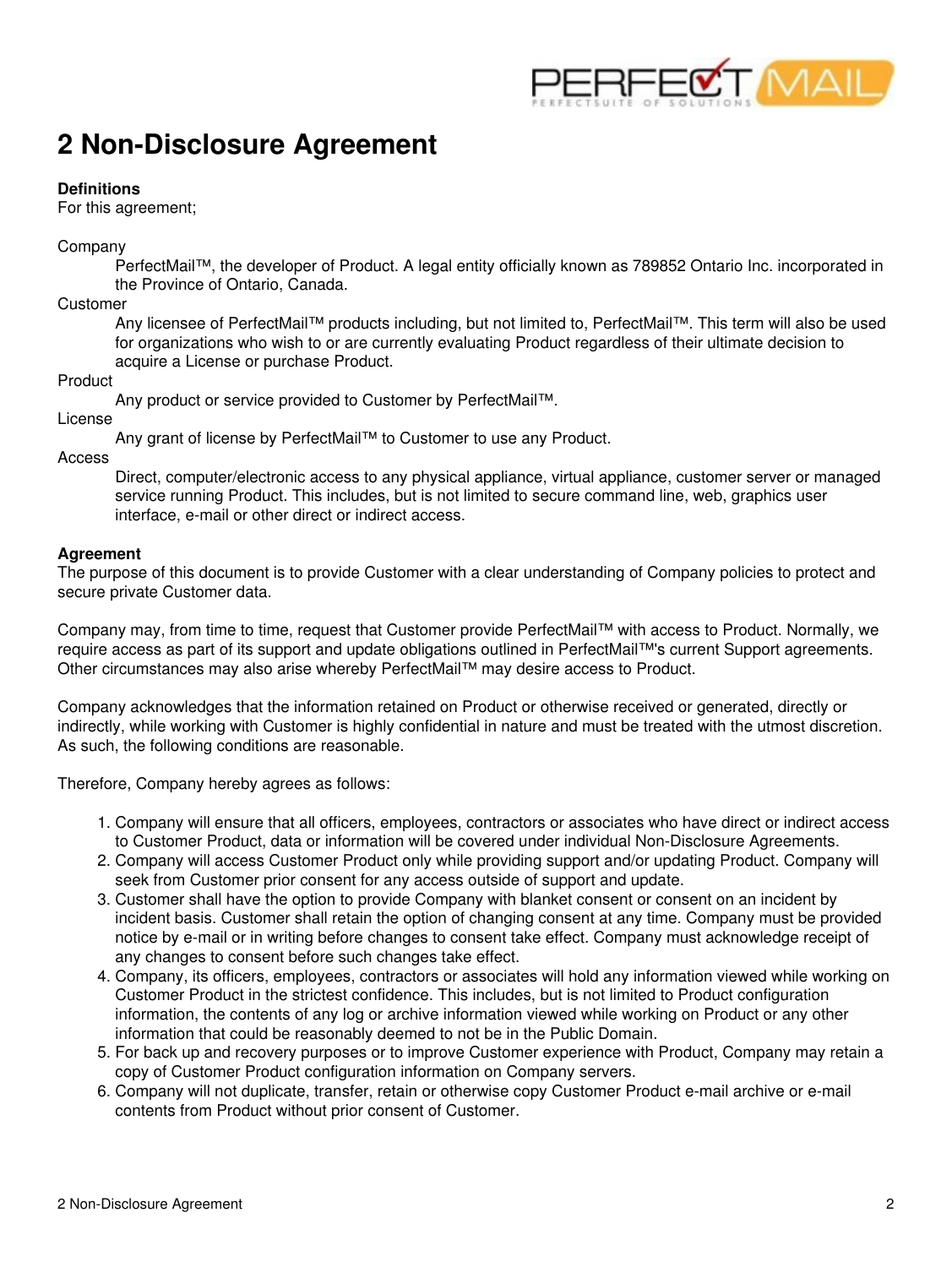

- 7. Company normally receives aggregate performance data from Customer Product as part of our Product health and performance monitoring capabilities. No personal information is included in this performance data.
- 8. Product is sold on a per-user license basis. To ensure compliance with purchased license limits or to ensure accurate billing, Company may, from time to time, review defined or discovered users on Product.
- 9. Company will not provide confidential Customer information to third parties without prior written consent from Customer.
- 10. Company will not use Customer information for any purpose other than as indicated in this agreement without first seeking Customer's prior written consent.
- 11. At the end of any contracts or agreements, and when Customer's obligations to Company are fully discharged, Customer may request that Company destroy all technical records relating to the support of Product. Alternatively, Company may destroy all Customer data at the end of contract or agreement covering such data.
- 12. Company is governed by and will comply with all Privacy and Confidentiality laws for Canada and the Province of Ontario.

Company acknowledges that the aforesaid restrictions are necessary and fundamental to the business of the Customer. Company agrees that each provision of this agreement is separate and distinct, and is severable from all other separate and distinct provisions.

If any of the activities, periods of time, or other matters contained in this agreement are considered by a court of competent jurisdiction as being unreasonable, the court shall have the authority to limit such matters as the court deems proper in the circumstances and if any provision is void or unenforceable in all or in part, it shall not affect the enforceability of the balance of this agreement.

I enter into this agreement totally voluntarily, with full knowledge of its meaning, and without duress.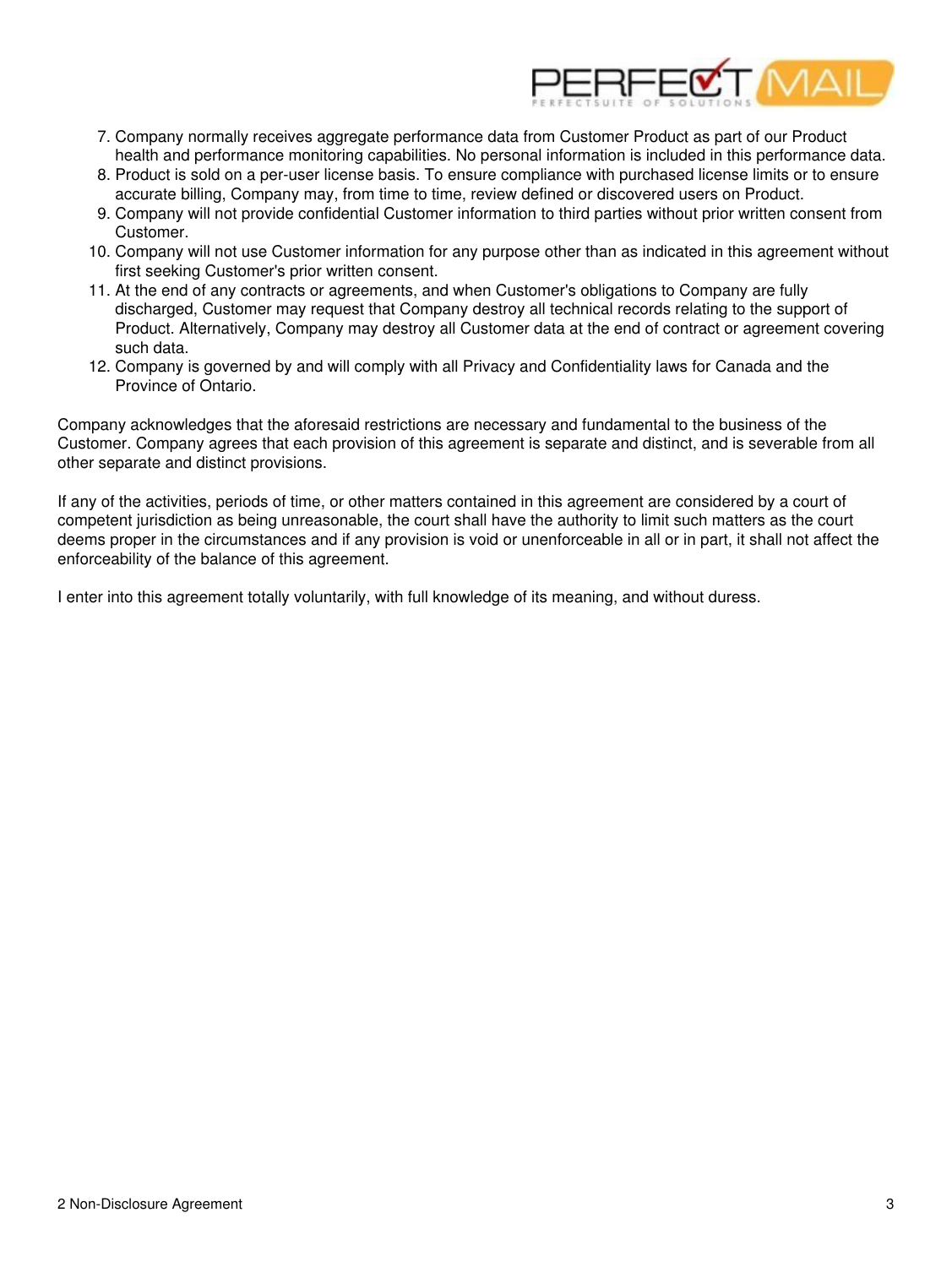

### <span id="page-5-0"></span>**3 Data Collection Disclosure**

#### **Introduction**

Following is a full disclosure of all data reported to PerfectMail™ from a PerfectMail™ product. PerfectMail™ is a *high touch* product giving the following benefits:

- *Statistical Reporting* gives us clear & early warning of developing spam trends.
- *Server Monitoring* ensures early notification of problems.
- *Quick & Effective* customer support.
- *Off-site Backups* provide additional peace of mind. If needed we can quickly provide assistance or build a *fully configured* replacement machine.

#### **Automatic Server Updates**

The following updates occur automatically. To disable automatic updates, update the related settings on the *Security Settings* page.

- *Anti-virus Update:* Virus update checks are performed every 10 minutes. If an update is available, it will be installed automatically.
- *Anti-spam Update:* Anti-spam update checks are performed once a day. If an update is available, it will be installed automatically.
- *Software Update:* Software updates are performed by PerfectMail™ staff, when available; and only if access is granted.

### **Server Support Data**

The following data elements are normally reported back to PerfectMail™ for support and analysis purposes. To disable any of these reporting features update the *Server Admin=>Server Settings* page on the *Web Interface*. If support & reporting features are disabled your PerfectMail™ product will still send notification that these features are disabled. **No e-mail message content is ever sent to PerfectMail™; except for those messages the client wishes to have examined for spam content.**

- Statistical Reporting: This hourly report consists of statistical information regarding the effectiveness of the anti-spam software. E.g. number of rejects, tags, accepts, RBL's, mining attempts, spam traps, etc.
- <u>Report Spam:</u> The client user or administrator forwards a spam e-mail to PerfectMail™ for review. Included with the reported spam e-mail are the PerfectMail™ server name and the name of the submitting user.
- Server Monitoring: Hourly health reports allow us to see if there are any issues with the product as a whole, and databases in particular. These messages describe the state of the databases, but do not include any elements of their content. If there is an issue with a database, a notification message containing the machine name and data table name is sent to PerfectMail™ for further attention. (PerfectMail™ is able to self-fix its databases. Administrator intervention is rarely required.) Additionally, in the event of a process crash, a core file (describing what the program was doing the issue occurred) may be sent for analysis.
- <u>False Positive Investigation:</u> For each false positive release, a message is sent to PerfectMail™. If the client has requested *false positive investigation*, we may examine the message to determine what the problem may be. In practice PerfectMail™ will contact the client for permission to perform such actions.